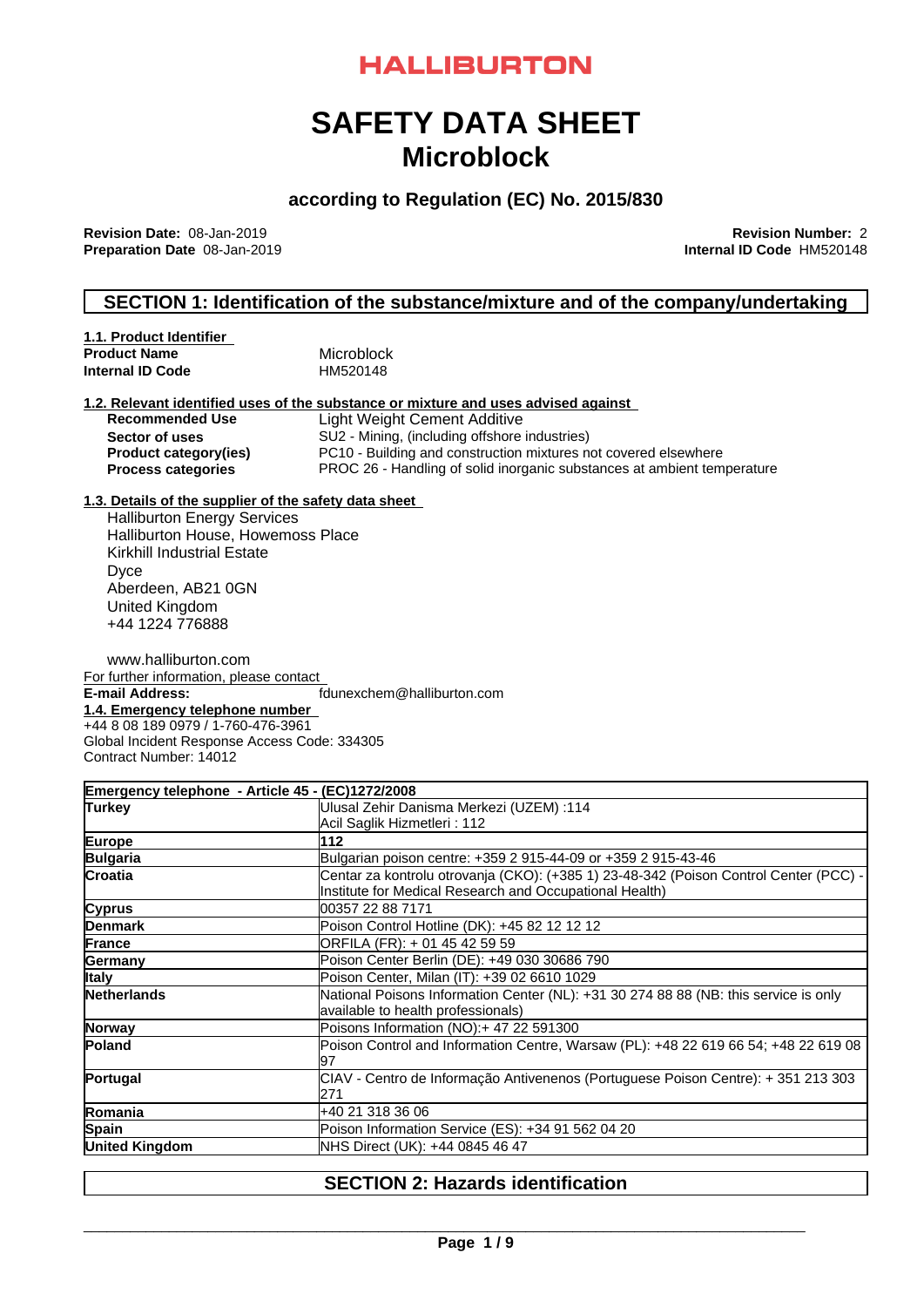**SAFETY DATA SHEET Microblock according to Regulation (EC) No. 2015/830**

| 2.1. Classification of the substance or mixture                                                                                                  |             |                                |  |
|--------------------------------------------------------------------------------------------------------------------------------------------------|-------------|--------------------------------|--|
| <b>Regulation (EC) No 1272/2008</b>                                                                                                              |             |                                |  |
| Not classified                                                                                                                                   |             |                                |  |
| 2.2. Label Elements<br>Not classified                                                                                                            |             |                                |  |
| <b>Hazard Pictograms</b>                                                                                                                         |             |                                |  |
| <b>Signal Word:</b>                                                                                                                              | <b>None</b> |                                |  |
| <b>Hazard Statements:</b><br>Not Classified                                                                                                      |             |                                |  |
| <b>Precautionary Statements:</b><br>None                                                                                                         |             |                                |  |
| <b>Contains</b><br>Substances<br>Contains no hazardous substances in concentrations above<br>cut-off values according to the competent authority |             | <b>CAS Number</b><br><b>NA</b> |  |

## **2.3. Other Hazards**

This mixture contains no substance considered to be persistent, bioaccumulating nor toxic (PBT). This mixture contains no substance considered to be very persistent nor very bioaccumulating (vPvB).

## **SECTION 3: Composition/information on ingredients**

#### **3.2. Mixtures** Mixture

| <b>Substances</b>                                                                                                        | <b>EINECS</b> | CAS<br>Number | <b>PERCENT</b><br>(w/w) | <b>EU - CLP Substance</b><br><b>Classification</b> | <b>REACH Reg. No</b> |
|--------------------------------------------------------------------------------------------------------------------------|---------------|---------------|-------------------------|----------------------------------------------------|----------------------|
| Contains no hazardous<br>substances in<br>concentrations above<br>cut-off values according to<br>the competent authority | <b>NA</b>     | NA            | 60 - 100%               | Not classified                                     | No data available    |

**For the full text of the H-phrases mentioned in this Section, see Section 16**

## **SECTION 4: First aid measures**

#### **4.1. Description of first aid measures**

| <b>Inhalation</b> | If inhaled, remove from area to fresh air. Get medical attention if respiratory |
|-------------------|---------------------------------------------------------------------------------|
|                   | irritation develops or if breathing becomes difficult.                          |
| <b>Eyes</b>       | In case of contact, immediately flush eyes with plenty of water for at least 15 |
|                   | minutes and get medical attention if irritation persists.                       |
| <b>Skin</b>       | Under normal conditions, first aid procedures are not required.                 |
| Ingestion         | Under normal conditions, first aid procedures are not required.                 |
|                   |                                                                                 |

#### **4.2. Most important symptoms and effects, both acute and delayed**

No significant hazards expected.

**4.3. Indication of any immediate medical attention and special treatment needed Notes to Physician** Treat symptomatically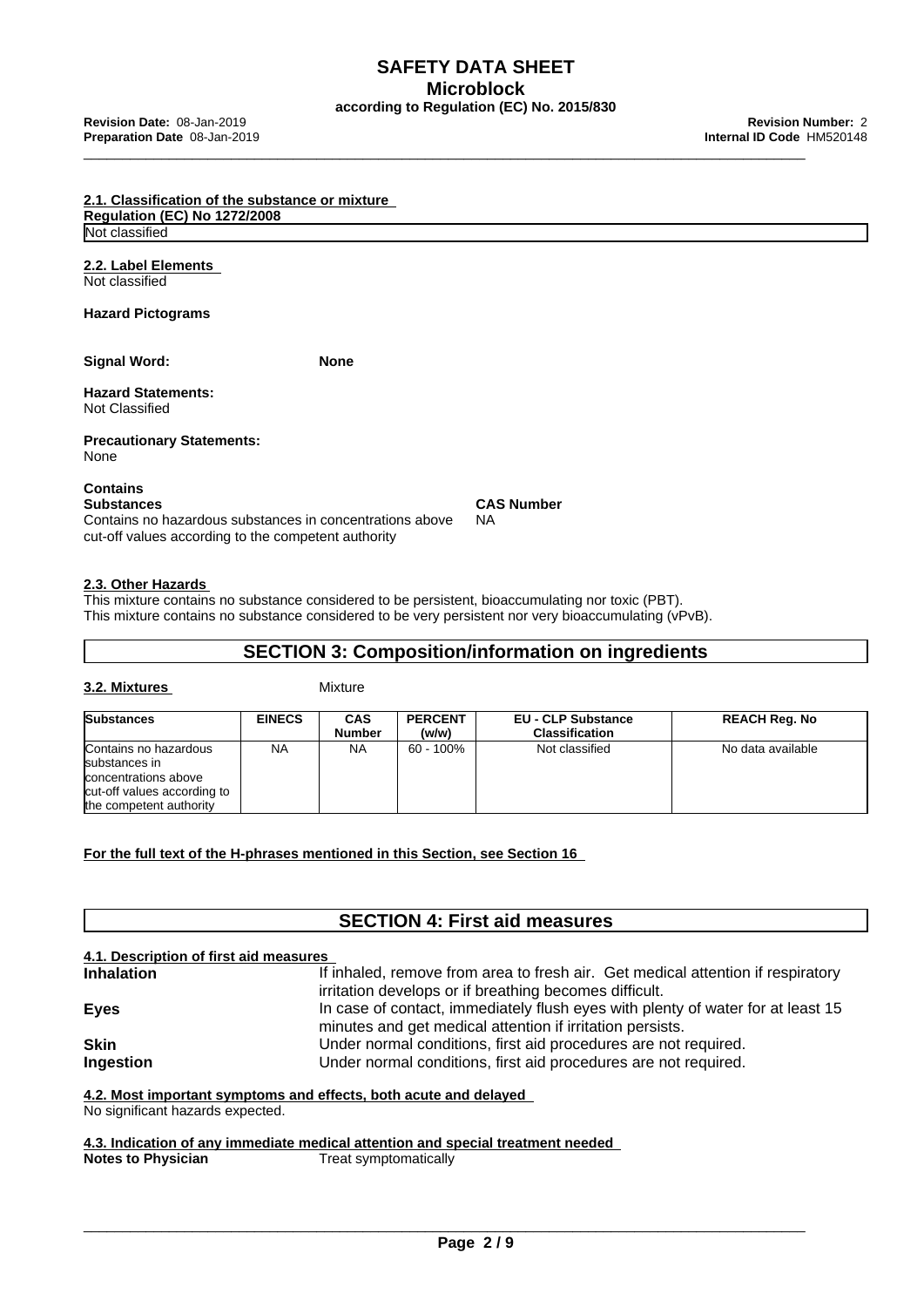### **SAFETY DATA SHEET Microblock**

**according to Regulation (EC) No. 2015/830**

\_\_\_\_\_\_\_\_\_\_\_\_\_\_\_\_\_\_\_\_\_\_\_\_\_\_\_\_\_\_\_\_\_\_\_\_\_\_\_\_\_\_\_\_\_\_\_\_\_\_\_\_\_\_\_\_\_\_\_\_\_\_\_\_\_\_\_\_\_\_\_\_\_\_\_\_\_\_\_\_\_\_\_\_\_\_\_\_\_\_\_\_\_ **Revision Date:** 08-Jan-2019 **Revision Number:** <sup>2</sup> **Preparation Date** 08-Jan-2019 **Internal ID Code** HM520148

## **SECTION 5: Firefighting measures**

#### **5.1. Extinguishing media**

**Suitable Extinguishing Media** All standard fire fighting media **Extinguishing media which must not be used for safety reasons** None known.

#### **5.2. Special hazards arising from the substance or mixture**

**Special exposure hazards in a fire**

Not applicable

#### **5.3. Advice for firefighters**

#### **Special protective equipment for firefighters**

Full protective clothing and approved self-contained breathing apparatus required for fire fighting personnel.

## **SECTION 6: Accidental release measures**

#### **6.1. Personal precautions, protective equipment and emergency procedures**

Use appropriate protective equipment. Avoid contact with skin, eyes and clothing. Avoid breathing vapors. Ensure adequate ventilation.

See Section 8 for additional information

#### **6.2. Environmental precautions**

Prevent from entering sewers, waterways, or low areas.

#### **6.3. Methods and material for containment and cleaning up**

Isolate spill and stop leak where safe. Contain spill with sand or other inert materials. Scoop up and remove.

#### **6.4. Reference to other sections**

See Section 8 and 13 for additional information.

## **SECTION 7: Handling and storage**

#### **7.1. Precautions for safe handling**

Avoid contact with eyes, skin, or clothing. This product contains quartz, cristobalite, and/or tridymite which may become airborne without a visible cloud if this product becomes dry. Avoid breathing or creating dust. Use only with adequate ventilation to keep exposures below recommended exposure limits. Wear a NIOSH certified, European Standard EN 149, or equivalent respirator when using dried product.

#### **Hygiene Measures**

Handle in accordance with good industrial hygiene and safety practice.

#### **7.2. Conditions for safe storage, including any incompatibilities**

Store in a cool, dry location. Store in a well ventilated area. Store at temperature above 32 F (0 C). Do not freeze. Use good housekeeping in storage and work areas to prevent accumulation of dust. Close container when not in use.

### **7.3. Specific end use(s)**

**Exposure scenario** No information available **Other Guidelines** No information available

### **SECTION 8: Exposure controls/personal protection**

#### **8.1. Control parameters**

| <b>Exposure Limits</b>                                                                                                   |                   |                |                |                    |                |
|--------------------------------------------------------------------------------------------------------------------------|-------------------|----------------|----------------|--------------------|----------------|
| <b>Substances</b>                                                                                                        | <b>CAS Number</b> | EU             | UK             | <b>Netherlands</b> | France         |
| Contains no hazardous<br>substances in<br>concentrations above<br>cut-off values according to<br>the competent authority | INA               | Not applicable | Not applicable | Not applicable     | Not applicable |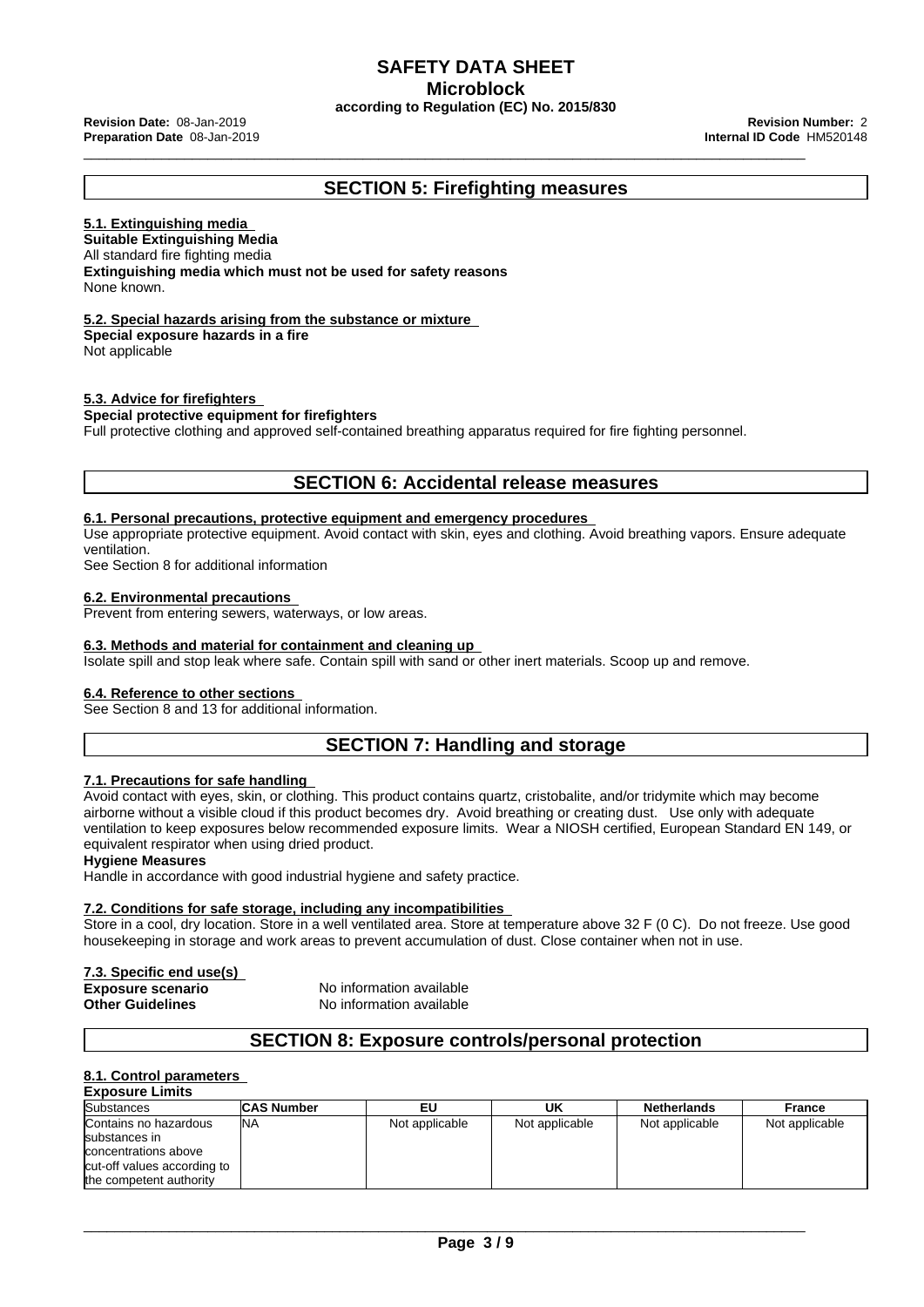## **SAFETY DATA SHEET Microblock according to Regulation (EC) No. 2015/830**

| <b>Substances</b>            | <b>ICAS Number</b> | Germany        | Spain          | Portugal           | <b>Finland</b>        |
|------------------------------|--------------------|----------------|----------------|--------------------|-----------------------|
| Contains no hazardous        | lna                | Not applicable | Not applicable | Not applicable     | Not applicable        |
| substances in                |                    |                |                |                    |                       |
| concentrations above         |                    |                |                |                    |                       |
| cut-off values according to  |                    |                |                |                    |                       |
| the competent authority      |                    |                |                |                    |                       |
|                              |                    |                |                |                    |                       |
| <b>Substances</b>            | <b>ICAS Number</b> | Austria        | Ireland        | <b>Switzerland</b> | Norway                |
| Contains no hazardous        | lna                | Not applicable | Not applicable | Not applicable     | Not applicable        |
| substances in                |                    |                |                |                    |                       |
| concentrations above         |                    |                |                |                    |                       |
| cut-off values according to  |                    |                |                |                    |                       |
| the competent authority      |                    |                |                |                    |                       |
|                              |                    |                |                |                    |                       |
| <b>Substances</b>            | <b>ICAS Number</b> | Italy          | Poland         | Hungary            | <b>Czech Republic</b> |
| Contains no hazardous        | lna                | Not applicable | Not applicable | Not applicable     | Not applicable        |
| substances in                |                    |                |                |                    |                       |
| concentrations above         |                    |                |                |                    |                       |
| cut-off values according to  |                    |                |                |                    |                       |
| the competent authority      |                    |                |                |                    |                       |
|                              |                    |                |                |                    |                       |
| <b>Substances</b>            | <b>CAS Number</b>  | <b>Denmark</b> | Romania        | Croatia            | <b>Cyprus</b>         |
| Contains no hazardous        | <b>NA</b>          | Not applicable | Not applicable | Not applicable     | Not applicable        |
| substances in concentrations |                    |                |                |                    |                       |
| above cut-off values         |                    |                |                |                    |                       |
| according to the competent   |                    |                |                |                    |                       |
| authority                    |                    |                |                |                    |                       |

#### **Derived No Effect Level (DNEL)** No information available **Worker**

**General Population**

**Predicted No Effect Concentration (PNEC) No information available.** 

| Use in a well ventilated area.<br>Personal protective equipment If engineering controls and work practices cannot prevent excessive exposures, the<br>selection and proper use of personal protective equipment should be determined by an<br>industrial hygienist or other qualified professional based on the specific application of this<br>product. |
|----------------------------------------------------------------------------------------------------------------------------------------------------------------------------------------------------------------------------------------------------------------------------------------------------------------------------------------------------------|
| Not normally necessary.                                                                                                                                                                                                                                                                                                                                  |
| Normal work gloves.<br>Normal work coveralls.<br>Wear safety glasses or goggles to protect against exposure.<br>None known.                                                                                                                                                                                                                              |
|                                                                                                                                                                                                                                                                                                                                                          |

**Environmental Exposure Controls** Do not allow material to contaminate ground water system

## **SECTION 9: Physical and chemical properties**

|                                      | 9.1. Information on basic physical and chemical properties |             |                                                 |
|--------------------------------------|------------------------------------------------------------|-------------|-------------------------------------------------|
| <b>Physical State:</b>               | Liauid                                                     | Color:      | Grav                                            |
| Odor:                                | <b>Odorless</b>                                            |             | <b>Odor Threshold:</b> No information available |
| Property<br>Remarks/ - Method<br>pH: |                                                            | Values<br>6 |                                                 |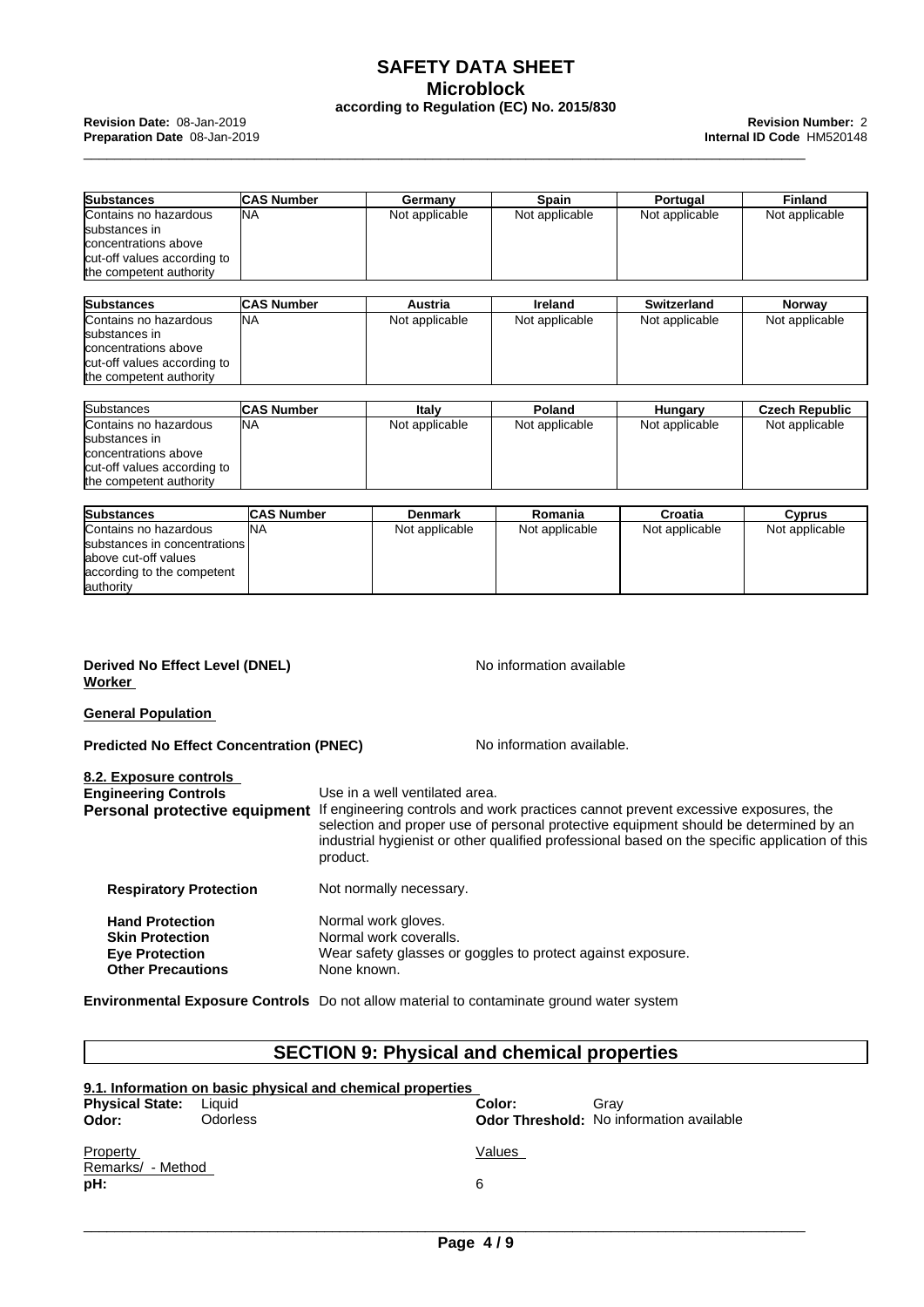## **SAFETY DATA SHEET Microblock according to Regulation (EC) No. 2015/830**

**Preparation Date** 08-Jan-2019 **Internal ID Code** HM520148

**Freezing Point / Range** 0 °C **Melting Point / Range No data available**<br> **Pour Point / Range** No data available **Pour Point / Range No data available**<br> **Roiling Point / Range No data available**<br>
No data available **Boiling Point / Range<br>Flash Point Flammability (solid, gas)** No data available<br>
Under flammability limit<br>
No data available **Upper flammability limit**<br> **Lower flammability limit**<br> **Lower flammability limit Lower flammability limit**<br> **leader of the Contract Contract Contract Contract Contract Contract Contract Contract Contract Contract Contra<br>
No data available Evaporation rate**<br> **Vapor Pressure**<br> **Vapor Pressure**<br> **Vapor Pressure Vapor Pressure Vapor Density No data available** No data available **Specific Gravity** 1.4 **Water Solubility Miscible with water<br>
<b>Solubility** in other solvents and the mater of the Muscular Muscular No data available **Solubility in other solvents**<br> **Partition coefficient: n-octanol/water** Modata available **Partition coefficient: n-octanol/water** No data available<br> **Autoignition Temperature**<br> **Autoignition Temperature Autoignition Temperature Decomposition Temperature No data available** No data available **Viscosity**<br> **Explosive Properties**<br> **Explosive Properties**<br> **Explosive Properties Explosive Properties**<br> **Explosive Properties**<br> **Oxidizing Properties**<br> **No information available Oxidizing Properties** 

**9.2. Other information VOC Content (%)** No data available

**Flash No data available**<br>**No data available** 

## **SECTION 10: Stability and reactivity**

**10.1. Reactivity** Not expected to be reactive. **10.2. Chemical stability** Stable **10.3. Possibility of hazardous reactions** Will Not Occur **10.4. Conditions to avoid** Freezing conditions. **10.5. Incompatible materials** Hydrofluoric acid.

#### **10.6. Hazardous decomposition products**

Amorphous silica may transform at elevated temperatures to tridymite (870 C) or cristobalite (1470 C).

## **SECTION 11: Toxicological information**

#### **11.1. Information on toxicological effects Acute Toxicity Inhalation** None known. **Eye Contact** May cause mechanical irritation to eye. **Skin Contact** None known. **Ingestion** None known.

**Chronic Effects/Carcinogenicity** No data available to indicate product or components present at greater than 0.1% are chronic health hazards.

#### **Toxicology data for the components**

| <b>Substances</b>                                                                                                        | ICAS    | LD50 Oral         | <b>LD50 Dermal</b> | <b>LC50 Inhalation</b> |
|--------------------------------------------------------------------------------------------------------------------------|---------|-------------------|--------------------|------------------------|
|                                                                                                                          | lNumber |                   |                    |                        |
| Contains no hazardous<br>substances in<br>concentrations above<br>cut-off values according to<br>the competent authority | INA     | No data available | No data available  | No data available      |

\_\_\_\_\_\_\_\_\_\_\_\_\_\_\_\_\_\_\_\_\_\_\_\_\_\_\_\_\_\_\_\_\_\_\_\_\_\_\_\_\_\_\_\_\_\_\_\_\_\_\_\_\_\_\_\_\_\_\_\_\_\_\_\_\_\_\_\_\_\_\_\_\_\_\_\_\_\_\_\_\_\_\_\_\_\_\_\_\_\_\_\_\_

\_\_\_\_\_\_\_\_\_\_\_\_\_\_\_\_\_\_\_\_\_\_\_\_\_\_\_\_\_\_\_\_\_\_\_\_\_\_\_\_\_\_\_\_\_\_\_\_\_\_\_\_\_\_\_\_\_\_\_\_\_\_\_\_\_\_\_\_\_\_\_\_\_\_\_\_\_\_\_\_\_\_\_\_\_\_\_\_\_\_\_\_\_ **Revision Date:** 08-Jan-2019 **Revision Number:** <sup>2</sup>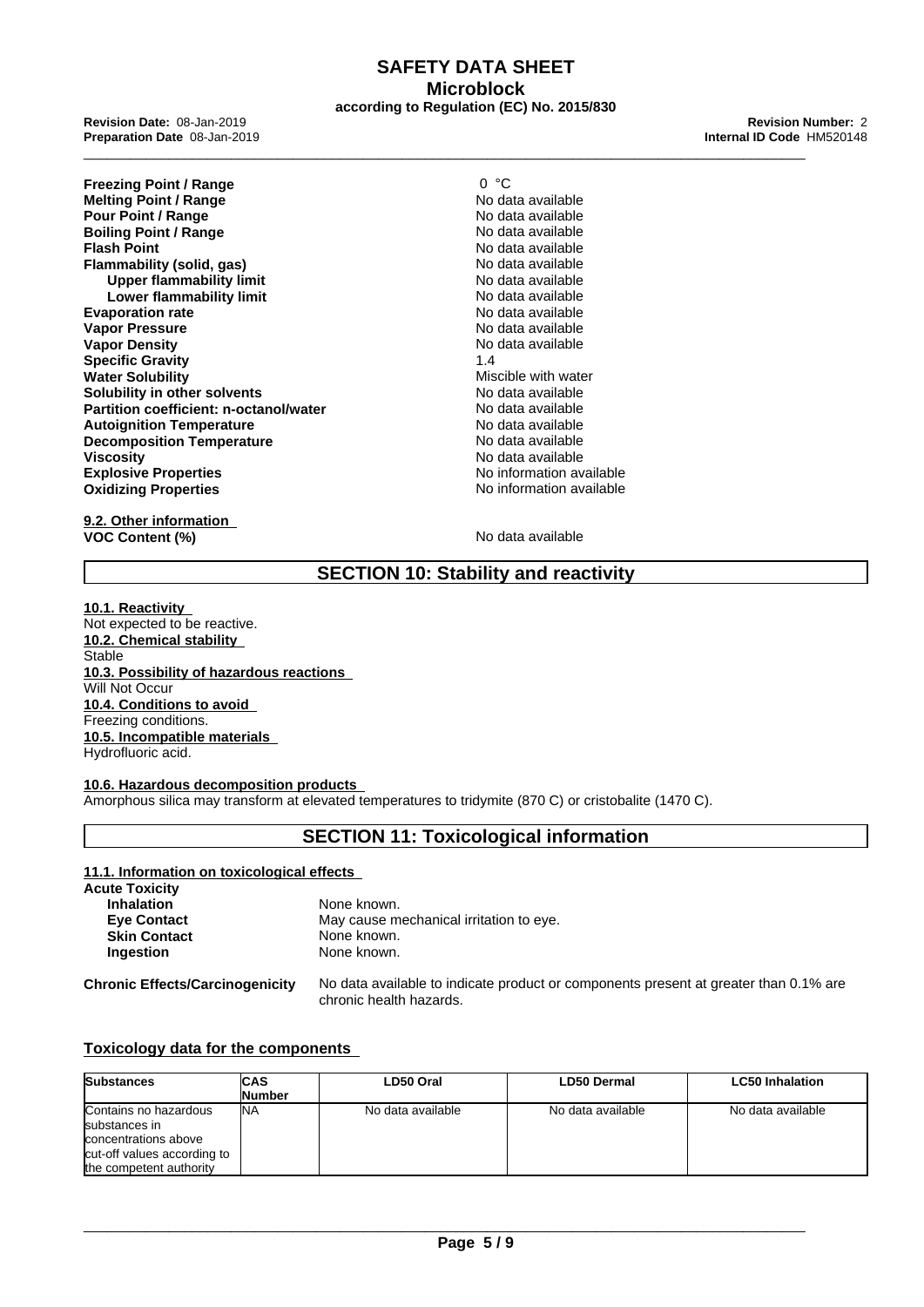## **SECTION 12: Ecological information**

#### **12.1. Toxicity**

| <b>Substances</b>        | <b>CAS</b>     | <b>Toxicity to Algae</b>                                                                                  | <b>Toxicity to Fish</b> | <b>Toxicity to</b>    | <b>Toxicity to</b>   |
|--------------------------|----------------|-----------------------------------------------------------------------------------------------------------|-------------------------|-----------------------|----------------------|
|                          | <b>INumber</b> |                                                                                                           |                         | <b>Microorganisms</b> | <b>Invertebrates</b> |
| Contains no hazardous    | INA            | No information available   No information available   No information available   No information available |                         |                       |                      |
| substances in            |                |                                                                                                           |                         |                       |                      |
| concentrations above     |                |                                                                                                           |                         |                       |                      |
| cut-off values according |                |                                                                                                           |                         |                       |                      |
| to the competent         |                |                                                                                                           |                         |                       |                      |
| authority                |                |                                                                                                           |                         |                       |                      |

#### **12.2. Persistence and degradability**

| <b>Substances</b>                                | <b>CAS Number</b> | <b>Persistence and Degradability</b> |
|--------------------------------------------------|-------------------|--------------------------------------|
| Contains no hazardous substances in              | 'NA               | INo information available            |
| concentrations above cut-off values according to |                   |                                      |
| the competent authority                          |                   |                                      |

#### **12.3. Bioaccumulative potential**

| <b>Substances</b>                                | <b>ICAS Number</b> | <b>Bioaccumulation</b>   |
|--------------------------------------------------|--------------------|--------------------------|
| Contains no hazardous substances in              | INA                | No information available |
| concentrations above cut-off values according to |                    |                          |
| the competent authority                          |                    |                          |

#### **12.4. Mobility in soil**

| <b>Substances</b>                                                                                     | <b>CAS Number</b> | <b>Mobility</b>                  |
|-------------------------------------------------------------------------------------------------------|-------------------|----------------------------------|
| Contains no hazardous substances in concentrations<br>above cut-off values according to the competent | INA               | <b>INo information available</b> |
| lauthority                                                                                            |                   |                                  |

#### **12.5. Results of PBT and vPvB assessment**

This mixture contains no substance considered to be persistent, bioaccumulating nor toxic (PBT). This mixture contains no substance considered to be very persistent nor very bioaccumulating (vPvB).

| <b>Substances</b>                                        | <b>PBT and vPvB assessment</b> |
|----------------------------------------------------------|--------------------------------|
| Contains no hazardous substances in concentrations above | Not applicable                 |
| cut-off values according to the competent authority      |                                |

#### **12.6. Other adverse effects**

## **Endocrine Disruptor Information**

This product does not contain any known or suspected endocrine disruptors

## **SECTION 13: Disposal considerations**

# **13.1. Waste treatment methods**

**Disposal methods** Disposal should be made in accordance with federal, state, and local regulations. Bury in a licensed landfill according to federal, state, and local regulations.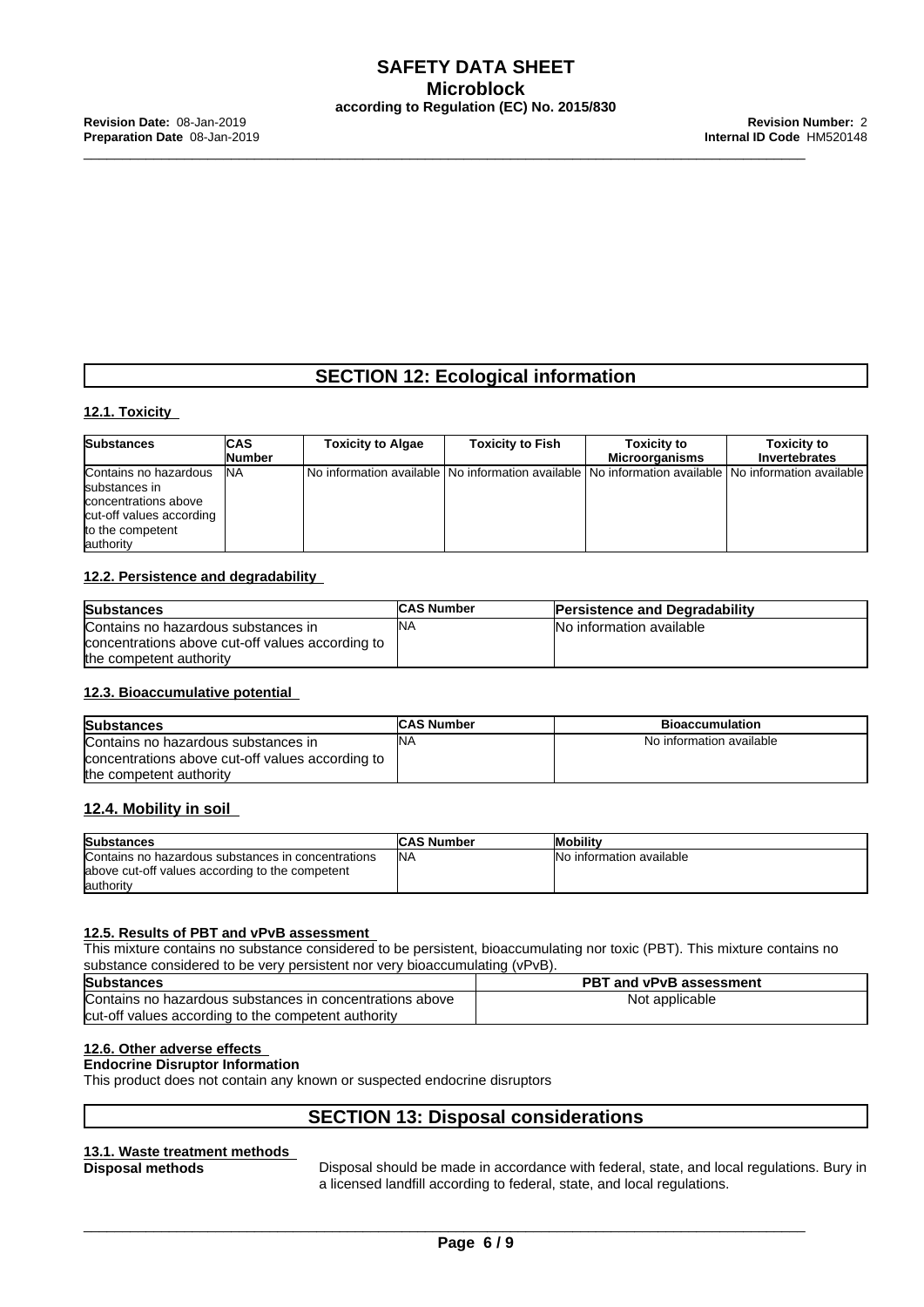**Contaminated Packaging Follow all applicable national or local regulations.** 

**SECTION 14: Transport information**

| <b>IMDG/IMO</b><br><b>UN Number</b><br>UN proper shipping name:<br><b>Transport Hazard Class(es):</b><br><b>Packing Group:</b><br><b>Environmental Hazards:</b>  | Not restricted<br>Not restricted<br>Not applicable<br>Not applicable<br>Not applicable |
|------------------------------------------------------------------------------------------------------------------------------------------------------------------|----------------------------------------------------------------------------------------|
| <b>ADN</b><br><b>UN Number</b><br>UN proper shipping name:<br><b>Packing Group</b><br><b>Environmental Hazards:</b>                                              | Not restricted<br>Not restricted<br>Not applicable<br>Not applicable                   |
| <b>ADR/RID</b><br><b>UN Number</b><br>UN proper shipping name:<br><b>Packing Group</b><br><b>Environmental Hazards:</b>                                          | Not restricted<br>Not restricted<br>Not applicable<br>Not applicable                   |
| <b>IATA/ICAO</b><br><b>UN Number</b><br>UN proper shipping name:<br><b>Transport Hazard Class(es):</b><br><b>Packing Group:</b><br><b>Environmental Hazards:</b> | Not restricted<br>Not restricted<br>Not applicable<br>Not applicable<br>Not applicable |
| 14.1. UN Number                                                                                                                                                  | Not restricted                                                                         |
| 14.2. UN proper shipping name:                                                                                                                                   | Not restricted                                                                         |
| 14.3.                                                                                                                                                            |                                                                                        |
| 14.4. Packing Group                                                                                                                                              | Not applicable                                                                         |
| 14.5. Environmental Hazards:                                                                                                                                     | Not applicable                                                                         |
| 14.6. Special Precautions for User None                                                                                                                          |                                                                                        |

**14.7. Transport in bulk according to Annex II ofMARPOL 73/78 and the IBC Code** Not applicable

## **SECTION 15: Regulatory information**

#### **15.1. Safety, health and environmental regulations/legislation specific for the substance or mixture**

**International Inventories**<br>US TSCA Inventory **Canadian Domestic Substances List (DSL)**

All components listed on inventory or are exempt. All components listed on inventory or are exempt.

#### **Legend**

 **TSCA** - United States Toxic Substances Control Act Section 8(b) Inventory  **EINECS/ELINCS** - European Inventory of Existing Commercial Chemical Substances/EU List of Notified Chemical Substances  **DSL/NDSL** - Canadian Domestic Substances List/Non-Domestic Substances List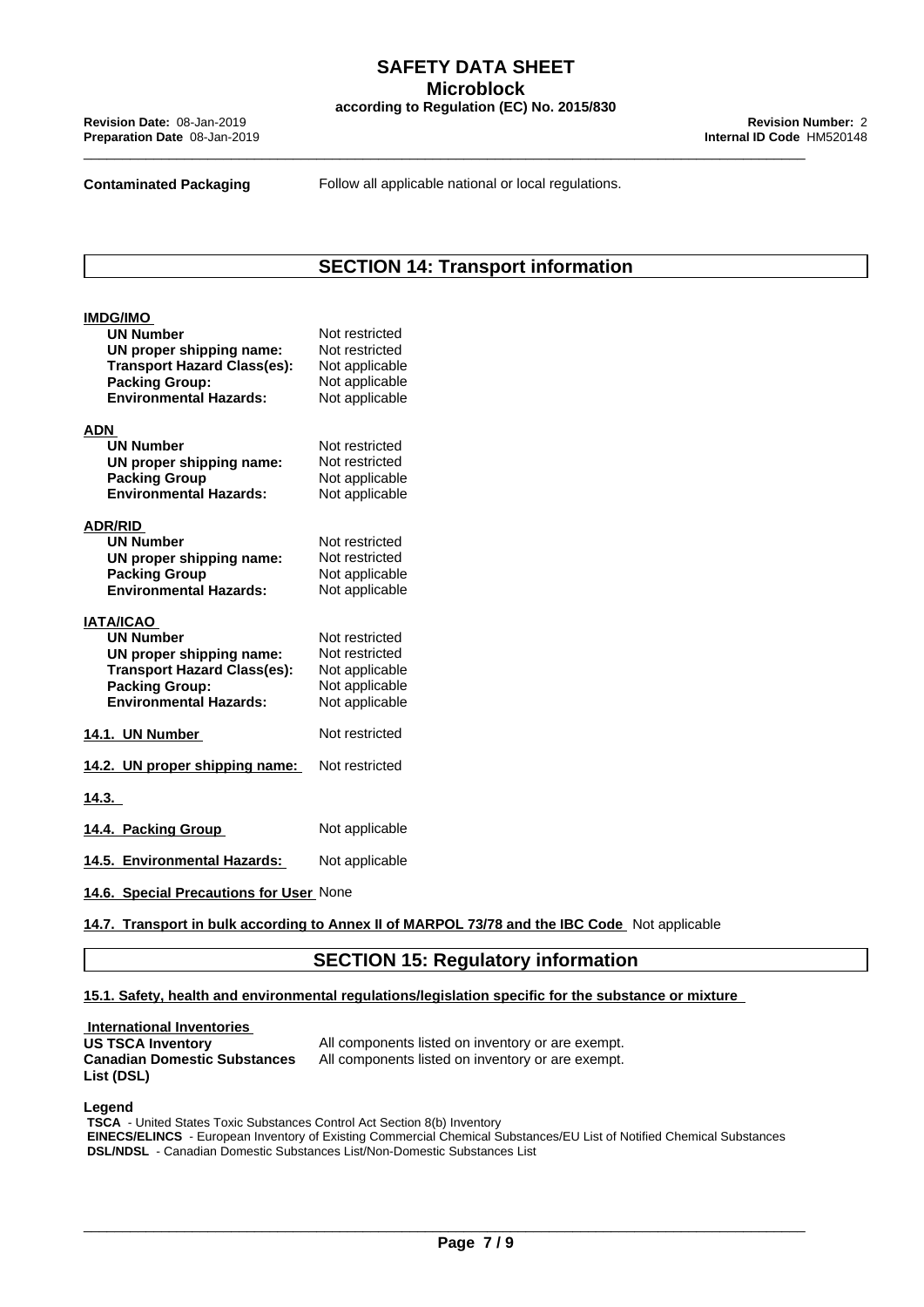**Germany, Water Endangering Classes (WGK)** WGK 0: Generally not water endangering. **Take note of Directive 92/85/EEC regarding maternity protection or stricter national regulations, where applicable.** Take note of Directive 94/33/EC on the protection of young people at work or stricter national regulations, where **applicable.**

**List of the carcinogenic, mutagenic and toxic forreproduction substances SZW** Crystalline silica, quartz

#### **15.2. Chemical safety assessment**

No information available

## **SECTION 16: Other information**

#### **Full text of H-Statements referred to under sections 2 and 3** None

#### **Key or legend to abbreviations and acronyms used in the safety data sheet**

bw–bodyweight CAS - Chemical Abstracts Service CLP – REGULATION (EC) No 1272/2008 OF THE EUROPEAN PARLIAMENT AND OF THE COUNCIL on Classification, Labelling and Packaging of substances and mixtures EC–EuropeanCommission EC10 - Effective Concentration 10% EC50 - Effective Concentration 50% EEC - European Economic Community ErC50 – Effective Concentration growth rate 50% IBC Code – International Code for the Construction and Equipment of Ships carrying Dangerous Chemicals in Bulk LC50 - Lethal Concentration 50% LD50 - Lethal Dose 50% LL0 - Lethal Loading 0%  $LL50$  – Lethal Loading  $50\%$ MARPOL – International Convention for the Prevention of Pollution from Ships mg/kg–milligram/kilogram mg/L–milligram/liter NIOSH – National Institute for Occupational Safety and Health NOEC – No Observed Effect Concentration NTP - National Toxicology Program OEL - Occupational Exposure Limit PBT – Persistent Bioaccumulative and Toxic PC - Chemical Product category PEL - Permissible Exposure Limit ppm – parts per million PROC – Process category REACH – REGULATION (EC) No 1907/2006 OF THE EUROPEAN PARLIAMENT AND OF THE COUNCIL concerning the Registration, Evaluation, Authorisation and Restriction of Chemicals STEL - Short Term Exposure Limit SU - Sector of Use category

## **Key literature references and sources for data**

www.ChemADVISOR.com/ NZ CCID

**Revision Date:** 08-Jan-2019 **Revision Note** Update to Format

**This safety data sheet complies with the requirements of Regulation (EC) No. 2015/830**